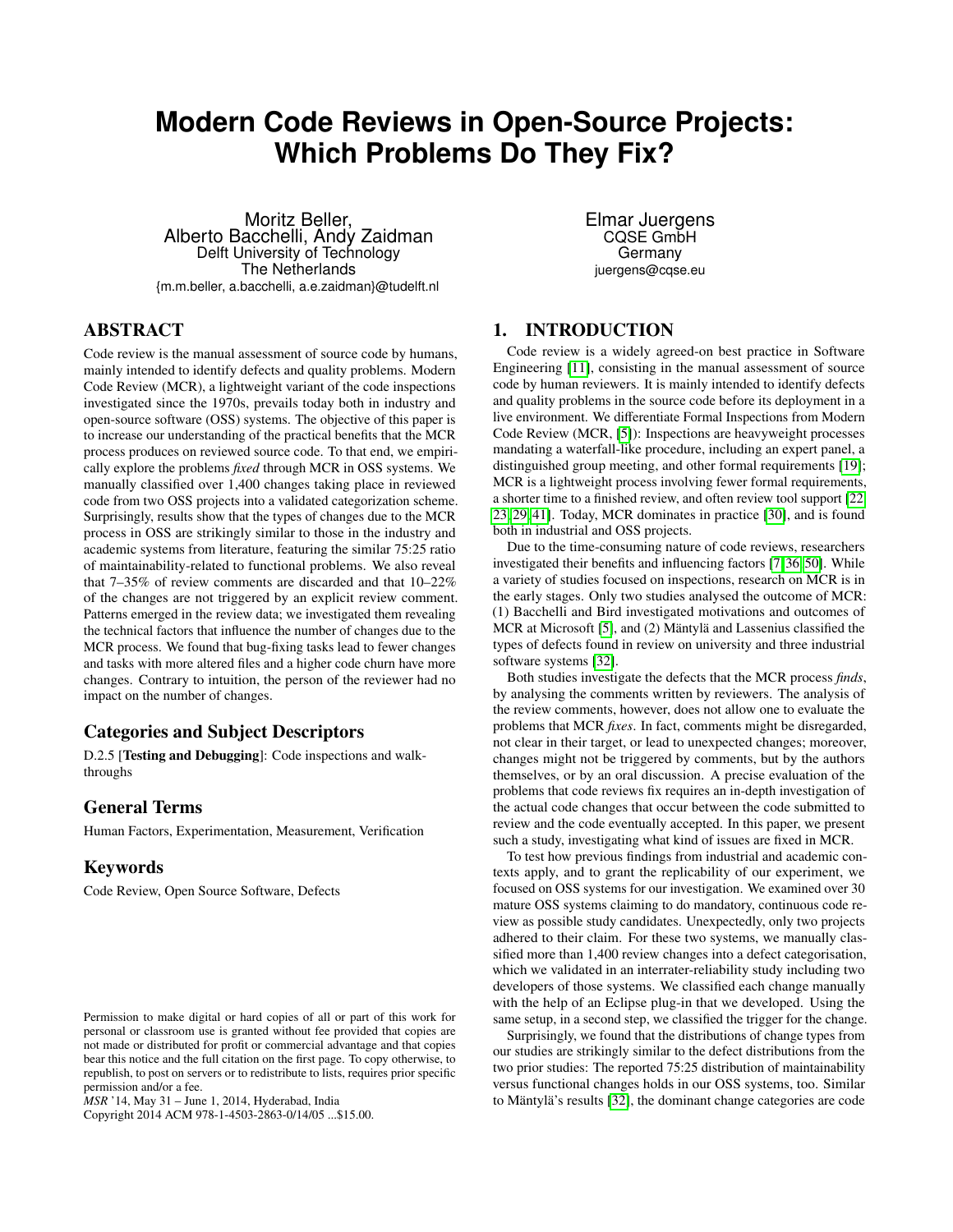comments (20%) and identifiers (10%). However, our study shows that 7–35% of review comments are discarded, and that a substantial 10–22% of the total changes are not triggered by review suggestions; this is not considered in prior studies.

While classifying changes, we noticed patterns in the meta-data (*e.g.*, bug-fixing tasks often had fewer changes than tasks implementing new functionality). We built a regression model on the technical influences of the review process to detect what could influence the number of changes made in reviews. We show that bug-fixing tasks lead indeed to fewer changes and that tasks with more altered files and a higher code churn have more changes on average. Interestingly, the reviewer has no impact on the number of changes. In interviews, developers confirmed our results match their intuition. Structure of the paper: Section [2](#page-1-0) introduces a common nomenclature on code reviews and provides an overview of the related work. Section [3](#page-2-0) details our methodology: It introduces our initial research questions, the subject systems and the steps we took to conduct our investigation; subsequently, it details another research question, which emerged from our manual classification, and the steps to answer it. Section [4](#page-5-0) presents the results for our research questions. We discuss the findings in Section [5](#page-6-0) and conclude in Section [6.](#page-8-2)

## <span id="page-1-0"></span>2. BACKGROUND

We define a common nomenclature on abbreviations we use:

- TMS (Task Management System): A software system to collect and administer coherent modifications in the form of task, such as Bugzilla<sup>[1](#page-1-1)</sup> and Redmine.<sup>[2](#page-1-2)</sup>
- Task: The entity in which change requests are stored in a TMS. Synonyms are Issue or Ticket.
- VCS (Version Control System): A software system where typically source code is stored in a repository with a retrievable history, *e.g.*,  $SVN<sup>3</sup>$  $SVN<sup>3</sup>$  $SVN<sup>3</sup>$  or Git.<sup>[4](#page-1-4)</sup>

In the remainder of the section, we present the MCR process and give an overview over related work.

#### 2.1 The Modern Code Review Process

From a black box perspective on Figure [1,](#page-1-5) a review is a process that takes as input *original source code* (*i.e.*, the first unreviewed change attempt, Step 1), and outputs *accepted source code* (2). The *author* is the person responsible for the implementation of the assigned task as source code. The *reviewer(s)* assure the implementation meets the quality standards. The original source code is a work that stemmed solely from the author, whereas in the accepted source code the author incorporated the reviewers' suggestions so that everybody is satisfied with the result.

The grey area in Figure [1](#page-1-5) reveals the inner workings of the review process from a white box perspective: Once source code is submitted for review, the reviewers decide whether they accept it (3) or not (4). Their decision is normally based on the project's quality acceptance criteria, reviewing checklists, and guide lines. If they do not accept the code, reviewers annotate it with their suggestions (4) and send the *reviewed source code* back to the author. Addressing the reviewers' suggestions, the author makes alterations to the code and sends it back for further review (5). A *review round* comprises the

<span id="page-1-4"></span> $^4$ <http://git-scm.com>

two steps 'source code submitted for review' (1 or 5) and its actual, technical review (3 or 4). Therefore, a piece of code can minimally have one review round, if (3) is executed directly, or potentially infinitely many rounds, if the reviewers are never satisfied.



Figure 1: The review process detailed.

### <span id="page-1-5"></span>2.2 Related Work

Code reviews became subject to scientific examination with Fagan's 1976 paper on formal inspections [\[19\]](#page-9-1). Kollanus and Koskinen give an overview over the past and the status quo of research on reviews [\[30\]](#page-9-6). Overall, they note an evident lack of empirical knowledge on code reviews, and suggest more studies to be conducted to measure the effects of different review processes. With this paper, we strive to expand the current evidence-based knowledge on MCR.

There are two principal categories of code reviews: Formal, heavyweight review processes, called *inspections* (*e.g.*, the Fagan Inspection [\[19\]](#page-9-1)), and lightweight code reviews with an emphasis on efficiency, referred to as *modern code reviews* [\[5,](#page-8-0) [30\]](#page-9-6).

Formal Inspection. Despite their initial success, Fagan inspections have several disadvantages that hinder their continuous and widespread use across organizations: They mandate a number of formal requirements that do not adapt well to agile development methods, most notably a fixed, formal, waterfall process [\[33\]](#page-9-10). Several studies have shown that review meetings do not improve defect finding [\[10,](#page-8-3) [36,](#page-9-7) [45,](#page-9-11) [50\]](#page-9-8). Only one study reported contrary results [\[17\]](#page-9-12).

Consequently, researchers and practitioners developed more lightweight, ad hoc code reviewing processes to better suit environments with test-driven and iterative development [\[6,](#page-8-4) [9,](#page-8-5) [34,](#page-9-13) [37,](#page-9-14) [47\]](#page-9-15).

Modern Code Review. MCR is characterized by fewer formal requirements, a tendency to include tool support, and a strive to make reviews more efficient and less time-consuming. These features allowed many organizations to switch from an occasional to a mandatory, continuous employment of reviews [\[5\]](#page-8-0). MCRs often leave out the team meeting, and reduce the number of people involved in the review process to two. Adversely, Wood *et al.* found that the optimal number of reviewers should be two [\[54\]](#page-9-16).

Review Effectiveness and Efficiency. Most research comparing inspection with testing and pair programming considers only functional defects [\[4,](#page-8-6)[28,](#page-9-17)[30,](#page-9-6)[44\]](#page-9-18). Given a reported 75% of non-functional defects in MCR [\[32\]](#page-9-9), it stands to question whether the results from prior studies apply to modern review.

Sauer *et al.* [\[46\]](#page-9-19) argue that individual expertise is the key factor in review effectiveness. Hatton [\[27\]](#page-9-20) supports it: He found stark differences in defect finding capabilities among reviewers.

The ability to understand source code and perform reviews is called "software reading" [\[14\]](#page-9-21). The idea for this came from Porter and Votta [\[42\]](#page-9-22), who advocated scenario-based reading, instead of generic checklists. Several code reading techniques such as defectbased reading and use-based reading have been suggested to educate code readers [\[14,](#page-9-21) [53\]](#page-9-23). El Emam and Wieczorek depict a code review process based on classic checklists [\[18\]](#page-9-24).

<span id="page-1-1"></span><sup>&</sup>lt;sup>1</sup><http://www.bugzilla.org>

<span id="page-1-2"></span> $^{2}$ <http://www.redmine.org>

<span id="page-1-3"></span> $^3$ <http://subversion.apache.org>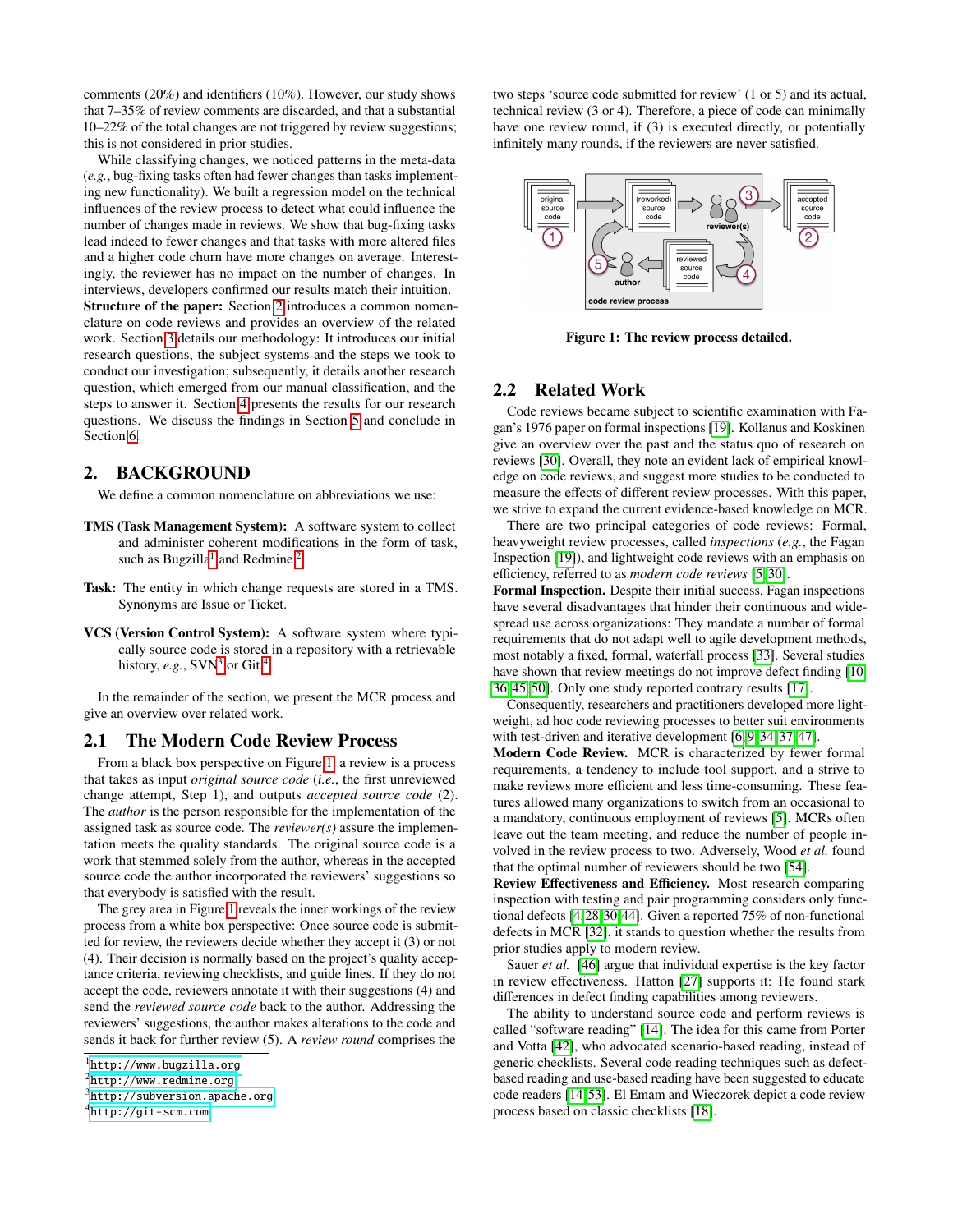Supporting Tools. MCR is often supported by tools, preferably integrated into the development environment (IDE) [\[12\]](#page-9-25). Bernhart *et al.* introduced one such tool for the Eclipse IDE, ReviewClipse [\[9\]](#page-8-5), now Mylyn Reviews [\[39\]](#page-9-26). ReviewClipse automatically creates a new 'review process,' assigns a fitting reviewer, and opens a compare viewer for this commit. Reviewers perform reviews on the changed file in the IDE after it has been pushed into the VCS.

A popular review tool is the OSS Gerrit [\[22\]](#page-9-2), offering web-based reviewing for projects using Git. It integrates the changes into the VCS only after the reviewer expressed consent to it [\[35\]](#page-9-27).

A number of other review tools exist: *Mondrian*, a tool that Google uses for its closed-source projects [\[29\]](#page-9-4). *Phabricator* is Facebook's open-sourced tool [\[41\]](#page-9-5). *Github's review system* works with pull requests, comprising the code, a referenced task and possibly review comments [\[23\]](#page-9-3). Microsoft develops and uses *CodeFlow* [\[5\]](#page-8-0).

# <span id="page-2-0"></span>3. METHODOLOGY

In this section we define the research questions, describe our case study objects, and outline our research method. More technical details can be found in the master's thesis origin of this work [\[8\]](#page-8-7).

#### 3.1 Research Questions

Our overall research goal is to gain an in-depth, analytical understanding of the outcome of the Modern Code Review process in OSS. This led to formulating the first two research questions. While working on them, we noted obtrusive patterns in the meta-data of our changes (*e.g.*, bug-fixing tasks had fewer changes than tasks implementing new functionality) that led to research question 3.

RQ1: Which changes occur in code under review?

RQ2: What triggered the changes occurring in code under review?

RQ3: What influences the number of changes in code under review?

#### 3.2 Subject Systems

To answer our research questions empirically, we need suitable study objects. In this section, we motivate the choice of our two study objects and demonstrate their heterogeneity.

In total, as candidates for our case study, we examined over 30 OSS projects, which had some kind of claim to do code reviews. We found these projects by a Google search with the terms 'open source' and 'review', by harvesting Gerrit's show case projects,<sup>[5](#page-2-1)</sup> and by posting in mailing lists and forums.

We discovered that many well-known OSS projects (*e.g.*, Libre-Office<sup>[6](#page-2-2)</sup>) mostly review only code written by new developers. While they often seemingly employ code review tools, an examination of most projects' code review databases reveals that they are empty. For example, although Eclipse is listed as one of the show cases for Gerrit, none of the Eclipse projects enforce its usage. Tycho<sup>[7](#page-2-3)</sup> is an Eclipse sub-project One of Tycho's main committers told us that "*if there is no functional change, there is no need to have an entry [in Gerrit]*" and "*we don't require a review – only that committers o*ff*er the chance for review. This is typically done by proposing a change in Gerrit and by waiting three days before submitting it.*" Consequently, a top Eclipse developer publicly admitted that he "*feels scared*" when committing without a review [\[49\]](#page-9-28).

Since we want to examine the effects of continuously applied code reviews, we had to discard the majority of inspected study candidates. We finally chose ConQAT and GROMACS, which have a documented history of mandatory code reviews for every committed code change. Table [1](#page-2-4) summarizes their main characteristics.

<span id="page-2-4"></span>

|                     | ConOAT <sup>8</sup>        | GROMACS <sup>9</sup>              |
|---------------------|----------------------------|-----------------------------------|
| Access to Code      | Public releases            | <b>Public VCS</b>                 |
| Access to TMS       | On request                 | On the website                    |
| Development time    | $\geq 8$ years             | $\geq$ 18 years                   |
| # of Developers     | 12 active, $\sim$ 50 total | $\sim$ 16 active, $\sim$ 44 total |
| # of Reviewers      | 5 active                   | 13 active                         |
| Language            | Java                       | $C$ (mostly)                      |
| SLOC.               | 260,465                    | 1,449,440                         |
| # of Tasks          | ~2,500                     | ~1,200                            |
| Code Reviews since  | 2007                       | 2011                              |
| Review mandatory    | <b>Yes</b>                 | Yes                               |
| Review tool         | None (Eclipse)             | Gerrit                            |
| # of Reviewers/Task |                            | > 2                               |
| # of Review Rounds  | $[1;\infty]$               | [1;∞[                             |
| Samples             | ConQAT-rand, ConQAT-100    | GROMACS-rand                      |

ConQAT. ConQAT is "*an integrated toolkit for creating quality dashboards that allow to continuously monitor quality characteristics of software systems.*" [10](#page-2-5) Reviewers adopt a review-after-commit workflow: The reworked and reviewed source code versions are committed directly to the main development line in the VCS; reviewers use Eclipse to assess the source code and denote their suggestions as code comments. An important benefit of ConQAT is that we could establish a contact with its developers, thus we could approach the person responsible for any review change we were analysing

GROMACS. GROMACS is "*a versatile package to perform molecular dynamics,* i.e.*, simulate the Newtonian equations of motion for systems with hundreds to millions of particles.*" [11](#page-2-6) Different from ConQAT, GROMACS uses Gerrit, so only the accepted source code is merged with the main development line. Reviewers enter their suggestions via a web-based user interface. We could not obtain direct access to the developer team.

# 3.3 Research Method – RQ1 and RQ2

Having selected the study subjects, we continued our investigation to answer RQ1 and RQ2. In the following, we detail the research method we adopted.

Change Classification. To understand which types of problems are fixed in the MCR process, we classify the changes that happen to code under review. We found that defect classifications in the literature are well-suited to characterize these code changes, although we use a broader definition ('change' instead of 'defect'). Due to the human-centric nature of code review, the term 'change' is more accurate than 'fix' or 'defect', as an improvement in the reviewed version might not be recognized as such by other reviewers. However, we used these terms because (1) they demonstrate the difference between review comments and review fixes clearly, (2) they are established and (3) they indeed fix problems according to the reviewer's perception. As a first step, we surveyed existing defect classifications. Researchers have produced an abundance of defect classifications [\[51\]](#page-9-29), leading to an IEEE standard in 1993 [\[1\]](#page-8-8). The standard was the basis for two classifications by IBM and HP [\[13\]](#page-9-30). Wagner *et al.* [\[52\]](#page-9-31) and Duraes and Madeira [\[16\]](#page-9-32) evaluated these classifications and found them too general; consequently, El Emam and Wieczorek refined them [\[18\]](#page-9-24). Mäntylä and Lassenius based their

<span id="page-2-1"></span><sup>&</sup>lt;sup>5</sup><https://code.google.com/p/gerrit/wiki/ShowCases>

<span id="page-2-2"></span> $^6$ <http://www.libreoffice.org>

<span id="page-2-3"></span> $^{7}$ <http://projects.eclipse.org/projects/technology.tycho>

<span id="page-2-5"></span><sup>10</sup><http://www.conqat.org>

<span id="page-2-6"></span><sup>11</sup><http://www.gromacs.org>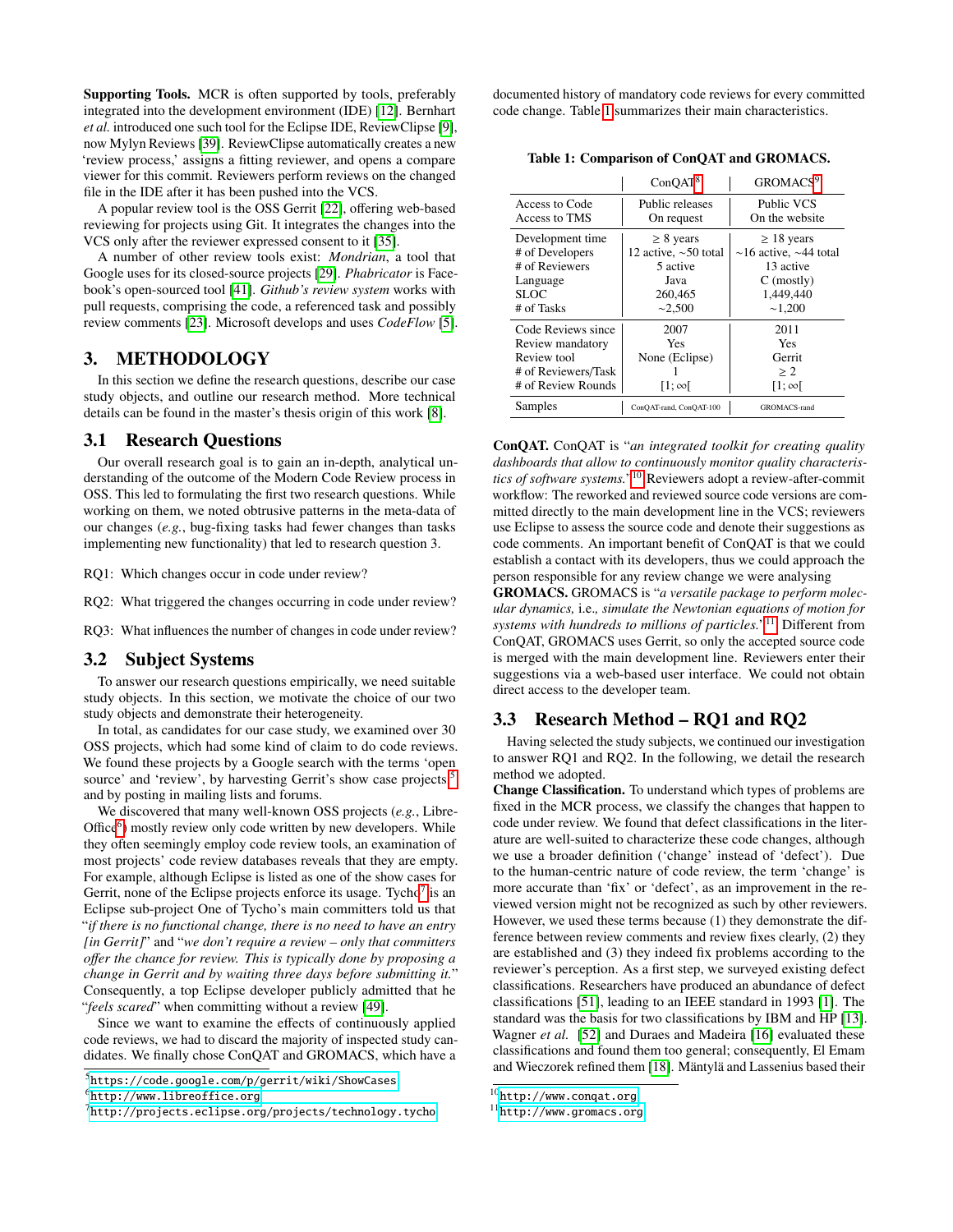

Figure 2: Research method applied to classify changes of code under review.

topology on this empirically validated classification scheme [\[32\]](#page-9-9). They analysed code review comments and extrapolated the types of defects found, reporting a 75:25 ratio between maintainability and functional defects. We found their classification to be applicable to the changes we observed – and not only to review comments. Our classification builds upon their work with small adaptations.



<span id="page-3-0"></span>Figure 3: The taxonomy of changes of code under review.

According to our classification in Figure [3,](#page-3-0) a change can have implications in the form of a functional alteration in the software system, in which case it is a *functional* change. If it has none, it is a non-functional *evolvability* or *maintainability* change. We refine each of the two top-level categorizations into sub-groups.[12](#page-3-1) *Structure* changes address problems that alter the compilation result of the code. They represent a category difficult to fix, as they require a deep understanding of the system under review. *Visual Representation* changes contain code-formattings without an effect on the <span id="page-3-2"></span>compilation result. *Documentation* means documentary deficiencies (*e.g.*, comments and names) in the program text.

Our adaptations to the original classification are few: We included clarifications for Java-specific language constructs like 'assert' statements (often Debug Info) and the 'abstract' modifier (Visibility) so that others could understand these categories. We removed all subcategories in the resource category because these changes were rare. Most important, we removed the false positive category. Within the scope of our study, we find it an orthogonal concept to the type of a change: Per definition, either a change happened, and then we can categorize it in the appropriate category, or no code change happened, but then it is also not a false positive.

Motivation Classification. The motivation to do a change can be either (1) triggered by a *review comment* (as in Figure [4\)](#page-4-0), or it can be (2) *undocumented.* If undocumented, the motivation can come from the author himself, the reviewers (*e.g.*, given orally), or from other sources.

Classification Process. Figure [2](#page-3-2) depicts our classification approach, where we started at the level of tasks in the TMS (Step 1). By observing all code changes related to a task, we gain an understanding of the effects of code review on self-contained units of changes in the system. If we had just randomly selected unrelated code reviews from the code review population in the system, we would not have captured this relationship. Additionally, we could not have answered RQ3 with the traditional approach of entirely random review selection.

Task Sampling. ConQAT and GROMACS have too many tasks in the TMS to rate them all manually (see Table [1\)](#page-2-4), thus we resorted to representative samples (Step 2). From ConQAT, we built two samples: A stratified random sample consisting of 120 tasks which aims to be a representative extract of all the ConQAT tasks, *ConQATrand*. Additionally, we inspected the 100 most-recently closed tasks to be able to unveil recent trends in code reviews as deviations from our representative sample ConQAT-rand, called *ConQAT-100.* Since GROMACS had fewer tasks with code reviews, we could extract only one sample: *GROMACS-rand*. [13](#page-3-3)

Scope of Changes. Having selected the tasks to categorize, we performed a lookup to find the corresponding review rounds (Step 3) in either Gerrit (for GROMACS) or a pre-release of Teamscale.<sup>[14](#page-3-4)</sup> Teamscale provided us with a consistent SVN history of ConQAT, in

<span id="page-3-1"></span><sup>12</sup>A more detailed description of the subgroups is given in [http://](http://figshare.com/articles/Code_Review_Defects/689805) [figshare.com/articles/Code\\_Review\\_Defects/689805](http://figshare.com/articles/Code_Review_Defects/689805). El Emam *et al.* describe sub-categories of functional defects [\[18\]](#page-9-24).

<span id="page-3-3"></span><sup>13</sup>A second sample (*i.e.*, GROMACS-100) would have 80% overlap with GROMACS-rand, rendering it of little additional value. <sup>14</sup><http://www.teamscale.org>

<span id="page-3-4"></span>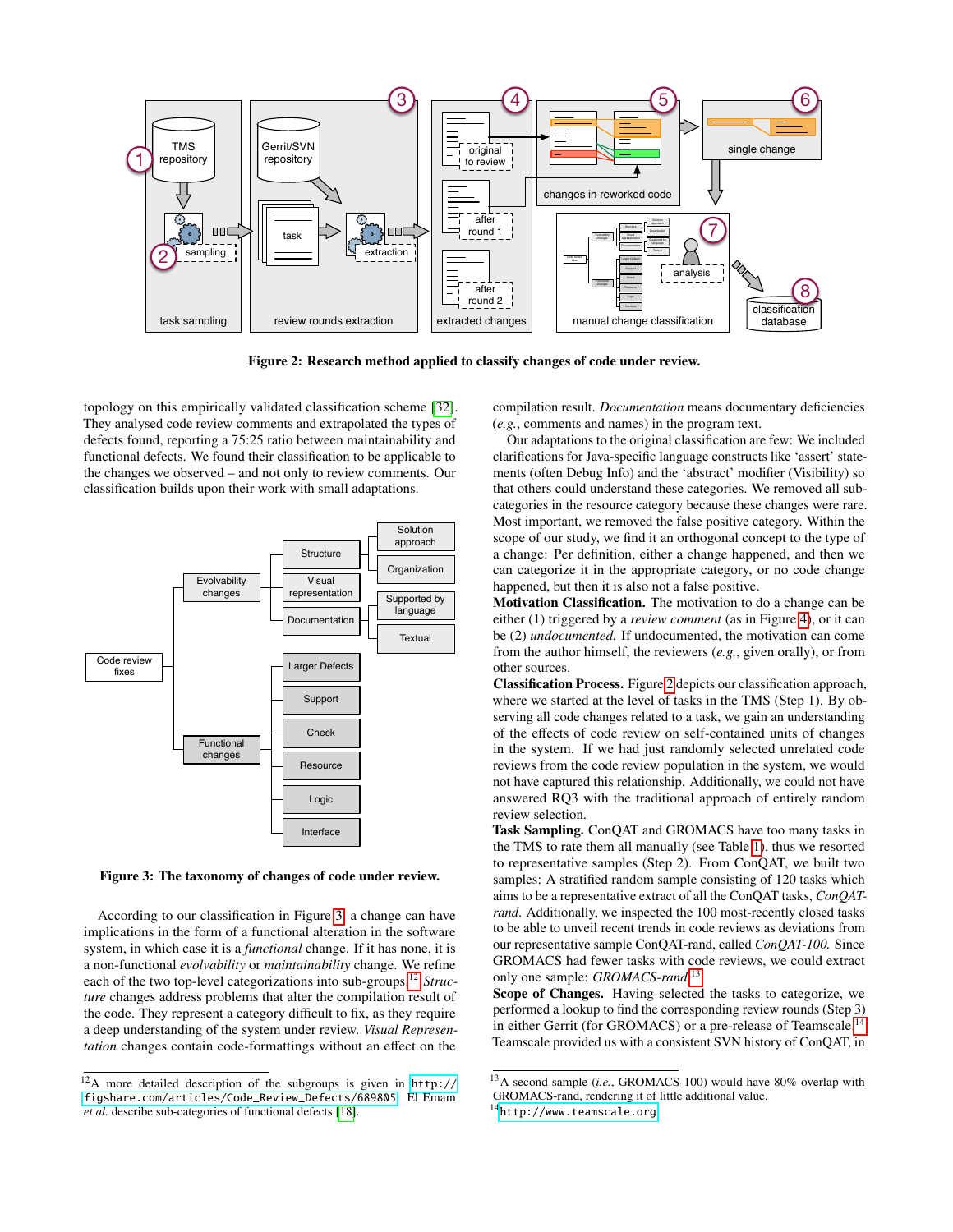

<span id="page-4-0"></span>which we could query all commits made to a specific task. Similar to Gerrit, this allowed us to infer all review rounds for each task individually (Step 4). Once we identified the review rounds, we could compare the reworked source code to the reviewed source code of the prior round (Step 5). In practice, we did a file-by-file comparison of all files touched in the review process. We used our own Eclipse plugin and Gerrit's web-compare view for this. With these tools, we identified the scope of all modifications, *i.e.*, which textual differences comprised one logical, cohesive change in the sense of our categorisation from Figure [3](#page-3-0) (Step 6). This was trivial as long as the change was triggered by a review comment. However, for undocumented changes, it was sometimes harder to decide the scope, and thus the adequate change category. In these cases we asked ConQAT's developers to help us in defining the scope and categorisation (Steps 6 and 7). In the few cases where developers could not make sense of the modifications, or the original developer was not available, we invalidated the task. For GROMACS, we immediately invalidated the task.

Change Classification. Once we had separated all changes in Step 6, we performed two independent ratings for each change in Step 7.

For RQ1, we rated the type of one code change in exactly one category, supported by our change classification definition. If we considered more than one defect category suitable, we used the most precise fitting, *i.e.*, the one which explained best why a change was conducted. While we tried to rate modifications as fine-granular and precise as possible, we preferred to rate bigger changes with a recognizable functional modification as one larger functional change. If we could rate a change as either evolvable or functional, we preferred the latter, in accordance with Mäntylä and Lassenius [\[32\]](#page-9-9): We consider functional implications more severe, and most functional changes inevitably have maintainability implications.

For RQ2, we assessed the motivation to do the change, either as a review comment or as undocumented. Furthermore, we denoted in Step 6 if a review comment did not lead to a change because the author and reviewer decided to abandon it.

Databases. In the last step (Step 8), we stored each categorization together and the meta-data about review round and task, in a database. In an effort to stimulate replication and further research on MCR, we make these databases publicly available.

# 3.4 Subject System for RQ3

While classifying review changes for RQ1 and RQ2, we noted some patterns in ConQAT's data. For example, tasks categorised in the TMS as bug fix had fewer changes under review than tasks categorised as new feature implementation. This left us wondering which factors influence the number of changes in ConQAT (RQ3).

In our answer to RQ3 we did not want to be limited to a purely quantitative study, but wanted to qualitatively interpret the observed coefficients. Therefore, we selected only ConQAT as study subject. Interviews with developers and architects would help us link quantitative and qualitative information to gain a deeper understanding of the influences leading to more or fewer changes.

# 3.5 Research Method – RQ3

Intuitively, we assume that the amount of changes under review depends on the person of the reviewer and author, the type of task, how extensive the alterations to the systems were, and other influences. To capture possibly all relationships, we performed interviews with ConQAT developers and reviewed the influences proposed in literature (*e.g.*, [\[7\]](#page-8-1)). These are the explanatory variables in the model, and their possible influence on the number of changes:

#### Code Churn (discrete count, d.s.)  $\in$  [0;  $\infty$ [

Code churn is a metric of how many textual changes occurred between two versions [\[38\]](#page-9-33). The larger the code churn in the original file, the more there is to review and therefore, the more changes could follow.

**Number of Changed Files**  $(d.s.) \in [0, \infty[$ 

The more wide-spread a change is across files, the more concepts it touches in a system. It is difficult to master all these concepts, and this could make more rework necessary.

Author (categorial, c.)  $\in$  {bader, beller, besenreu, deissenb, ...} The author of the original code. We suppose certain authors to need more changes during review than others.

#### **Task Type** (c.)  $\in$  {uncategorized, adaptive, corrective, ...} The task type describes the kind of work that is expected to occur in a task [\[26\]](#page-9-34). Corrective tasks are bug fixes. Perfective are tasks that implement new functionality. Preventive tasks shall simplify future modifications; adaptive tasks adapt the system to changes in the execution environment; ConQAT developers had a common understanding of corrective and perfective tasks, but preventive and adaptive were less clear, and also less used [\[43\]](#page-9-35). Uncategorised is the default, and also used for tasks that do not fit in any of the other categories. Developers set the type for each task manually in the TMS.

#### **Package** (c.)  $\in$  {edu.tum.cs.conqat.ada, ...}

ConQAT is internally structured into more than 30 different top-level packages. Review on parts of the ConQAT engine is believed to be rigorous, while review in the IDE parts might be laxer. This variable reports the main building site of a task.

**Reviewer** (c.)  $\in$  {heinemann, hummel, juergens, ...}

We presume that the reviewer has one of the largest influences, since the review suggestions are his work. We could imagine some reviewers to be more strict than others.

Dependent Variable. The dependent variable for our model is the number of changes due to code review. It is far more fine-grained than the number of review rounds.

Data Sampling. Based on the above description of the characteristic features of these variables, we developed algorithms to automatically gather the data. In contrast to RQ1 and RQ2, we could analyse the complete ITS this way. In total, we analysed 2,880 changes under review in 973 tasks from ConQAT.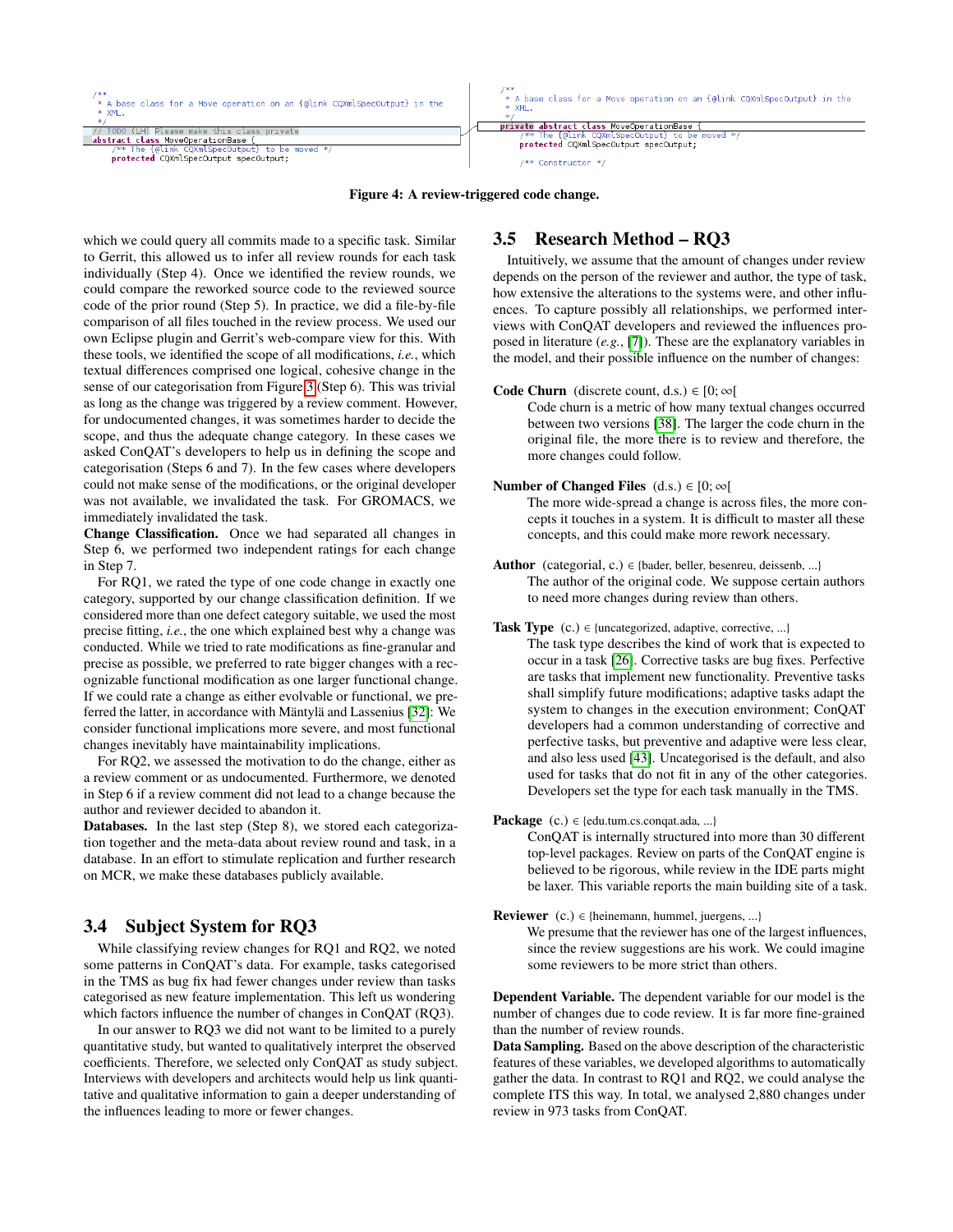Application of Regression Analysis. To analyse the impact of the aforementioned influences, we use a generalised linear model (GLM). Mixed models or GLMs are a common methodology in Software Engineering research [\[4\]](#page-8-6). Such a regression model applies because it describes characteristics of a dependent variable – number of changes – in terms of explanatory variables  $X_1...X_n$  in retrospect, which is the case for our data. In contrast to linear models, GLMs can handle both cardinal and discrete count variables, which makes them ideal for the analysis of our model.

We evaluated the GLM with the help of the statistics software R. For the evaluation, we first determined a distribution that best fits our dependant variable. The histogram for the distribution of the changes is similar to a Poisson distribution, but is zero-inflated and skewed to the left. A GLM is the preferred approach for such non-normal distributions of the dependent variable [\[55\]](#page-9-36). Following this advice, we modelled the number of changes with a negative binomial distribution [\[31\]](#page-9-37). The theory of GLM dictates that no strong or trivial relationship in-between the explanatory variables should exist. We calculated Pearson's *r* as an estimator of the relationship between explanatory variables that are likely correlated and found a weak correlation between code churn and number of changed files  $(r = 0.33$  at a 0.95 confidence interval), which does not impede the applicability of GLM [\[20\]](#page-9-38).

# <span id="page-5-0"></span>4. RESULTS

In this section, we report the results of our case studies to RQ1–3.

#### 4.1 Types of Changes in Reviewed Code

In RQ1, we researched which types of problems are fixed in MCR. We give an overview of the findings, and then focus on the results for maintainability versus functional changes, and the detailed results from manual classification.

<span id="page-5-1"></span>Table 2: Task and review change distribution in RQ1 and RQ2.

| Metric             | ConQAT-rand   ConQAT-100   GROMACS |      |      |
|--------------------|------------------------------------|------|------|
| # of valid Tasks   | 100                                | 89   | 60   |
| # of Changes       | 892                                | 361  | 216  |
| Average            | 8.81                               | 4.00 | 3.24 |
| Median             |                                    |      |      |
| Max. #Changes/Task | 208                                | 110  | 93   |

Number of Changes. Even after normalising the number of tasks to 100 (see Table [2\)](#page-5-1), we note a discrepancy in the number of changes in our three samples: There were relatively fewer changes during review in ConQAT-100 and GROMACS than in ConQAT-rand. We would have expected similar results from ConQAT-rand and ConQAT-100, but we found a stark difference: 892 changes in the former and 361 in the latter. In GROMACS we found only 216 changes. A related characteristic is the number of changes *per task*. As Table [2](#page-5-1) shows, the distribution is skewed towards a small number of changes, with few extreme outliers.

Evolvability vs. Functional Changes. Figure [5](#page-5-2) presents the ratio of evolvability and functional changes in our three data sets, and puts it in context with the values reported by Mäntylä and Lassenius [\[32\]](#page-9-9). The ratios among the four systems are similar, floating around 75:25, within a range of ten percentage points.

In ConQAT-rand we found more evolvability fixes than in all other samples, 6% points above 75%. ConQAT-100 hits the 75:25 ratio almost exactly. GROMACS has a slightly lower amount of evolvability changes at 69%. The uniformity of the result is surprising, because ConQAT and GROMACS are written in different program-





Figure 5: Evolvability vs. functional changes (RQ1).

<span id="page-5-2"></span>□ConQAT-rand □ConQAT-100 ■GROMACS-rand



<span id="page-5-3"></span>Figure 6: Change distribution profiles (RQ1).

ming languages and development models by different people with diverging review processes.

Detailed Change Profiles. Figure [6](#page-5-3) depicts the detailed study results: It lists the frequencies of each change category from Section [3.3.](#page-3-2)[15](#page-5-4)

Following the trend from the top-level groups, the normalised distribution profiles of ConQAT-rand, ConQAT-100, and GROMACSrand, look comparable. For example, we find changes in code comments to be the single highest change category across all the profiles, followed by identifier renamings in ConQAT, and 'other' functional changes, and then renamings in GROMACS (categories 'documentation' and 'logic'). In GROMACS no changes from the 'documentation-language' subcategory were fixed, because GRO-MACS is a C system, and C does not support the object-orientated concepts specific to this subgroup. In ConQAT, few changes stem from the 'visual representation' subgroup, as developers use Eclipse's auto-formatter to fix these problems.

<span id="page-5-4"></span><sup>&</sup>lt;sup>15</sup>The fine-grained, absolute distribution profiles are available on <http://dx.doi.org/10.6084/m9.figshare.915389>.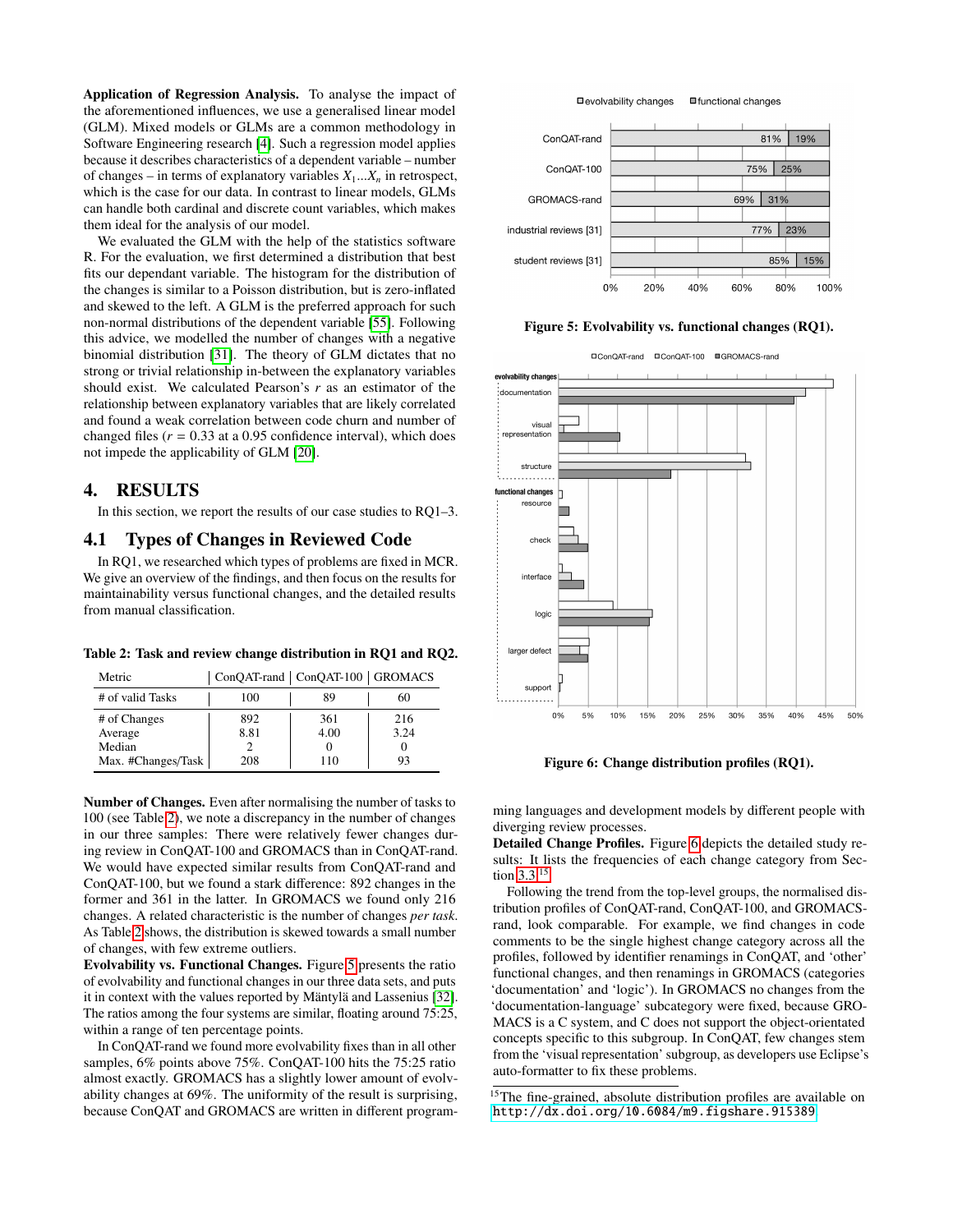# 4.2 Triggers of Code Changes

RQ2 regards what triggers a change in reviewed code. Additionally, this includes how many review comments are realised, and how many are discarded.



Figure 7: Distribution of the triggers for code changes (RQ2).

Figure [7](#page-6-1) illustrates the results. ConQAT-rand, ConQAT-100, and GROMACS show two uniting features: Most changes under review come from review suggestions (78–90%). Yet, undocumented changes, which have not been captured in prior research, represent more than 10% of all changes (10–22%). Interviewed ConQAT developers explained that undocumented changes are almost exclusively self-motivated: During a review the author autonomously decides to do a change that was not requested by any reviewer.

The acceptance of review comments is diverging: In the ConQAT samples, more than 90% of review suggestions lead to a change (93% for ConQAT-rand and 91% for ConQAT-100). In GROMACS, only 65% of review suggestions are realised, while the remainder is discarded in unison by the author and the reviewer.

We noticed a relationship between the presence of review-triggered and undocumented changes: Whenever there were undocumented changes in a task, at least one review-triggered change happened, too.

We explored a relationship that links the type of changes and their motivation, combining RQ1 and RQ2. In both ConQAT samples a strong correlation is present between review-triggered changes and comment type changes ( $\rho_{ConQAT-rand} = 0.74$ ,  $\rho_{ConQAT-100} = 0.71$ ), which is weaker for undocumented changes ( $\rho_{ConQAT-rand} = 0.43$ ,  $\rho_{ConQAT-100} = 0.35$  at a 0.95 confidence interval). The correlation is moderate in GROMACS, as no such evident difference exists between review-triggered and undocumented comment changes  $(\rho_{\text{GROMACS}} = 0.56$  for the first,  $\rho_{\text{GROMACS}} = 0.51$  for the latter).

#### 4.3 Influences on the Number of Changes

The regression analysis yields a set of coefficient values for each of the explanatory variables in our model. We report on how we evaluated the model and the results with the 973 sampled tasks from ConQAT.

First Model Fit. Our first model fit reported a  $\theta = 0.4124$ , a standard error of 0.0328 changes and a log-likelihood of –1,487.5. The benefit of the standard error is that – in contrast to  $R^2$  – it tells us how strong the observed values differ on average from the regression model *in the unit of the dependent variable* [\[20\]](#page-9-38). In comparison to the unit-less  $R^2$ , this provides us with an intuitive understanding of the model accuracy: On average, the calculated number of changes is off by 0.03.

The detailed coefficient results showed that we did not have one reviewer or author instantiation for the variable 'reviewer' and 'author' with a statistically significant value [\[2\]](#page-8-9). Therefore, we question whether the 'reviewer' or 'author' parameter as a whole have an overall significant impact on the dependent variable 'number of changes'.

To test for this, we performed a 14 degrees of freedom  $\chi^2$ -test [\[24\]](#page-9-39),<br>which we compared the model with and without the explanatory in which we compared the model with and without the explanatory variable 'reviewer'. At  $Pr(\chi) = 0.23$ , the  $\chi^2$ -test implied that the transference of the number of 'reviewer' is a statistically insignificant predictor of the number of changes, because it is larger than the significance level of <sup>0</sup>.05. As a result, we refined our model to exclude the 'reviewer'. The variables 'author' and 'package' have a significant influence, confirmed by the according  $\chi^2$ -tests.<br>Second Model Fit O

**Second Model Fit.** Our second model fit reported  $\theta = 0.4001$ , a standard error of 0.0317 changes and a log-likelihood of –1,496,512. Equation [1](#page-6-2) expresses the refined influence model (without 'reviewer'), where *i* is the task number.

<span id="page-6-2"></span>log(Number of Changes<sub>i</sub>) = 
$$
\epsilon + \beta_1 \cdot
$$
Code Churn<sub>i</sub> +  
+  $\beta_2 \cdot$ Number of Changed Files<sub>i</sub> +  
+  $\beta_3 \cdot$  Package<sub>i</sub> +  $\beta_4 \cdot$ Task Type<sub>i</sub> +  $\beta_5 \cdot$  Author<sub>i</sub> (1)

<span id="page-6-1"></span>We report  $\epsilon$  and the  $\beta$  coefficients along with their significance in Table [3.](#page-6-3) As we have an underlying logarithmic relationship, the effects of small parameter alterations (*e.g.*, number of changed files) can have greater effects than a simple linear function, part of the reason why some coefficients are relatively small  $(e, g_1, \beta_1)$ .

<span id="page-6-3"></span>Table 3: Calculated model coefficients for RQ3 (see [\[8\]](#page-8-7)).

| Coefficient                                                                                                             | Value                                                     | Significance Level                                |  |
|-------------------------------------------------------------------------------------------------------------------------|-----------------------------------------------------------|---------------------------------------------------|--|
| <i>Error Term <math>\epsilon</math></i> (Intercept)                                                                     | $-34.0042$                                                | 1.0000                                            |  |
| Code Churn $\beta_1$                                                                                                    |                                                           | $0.0026$   2.34 $\cdot$ 10 <sup>-16</sup><br>$**$ |  |
| Changed Files $\beta_2$                                                                                                 | 0.0483                                                    | $< 2 \cdot 10^{-16}$<br>$**$                      |  |
| Package<br>org.conqat.engine.blocklib<br>org.conqat.engine.commons<br>org.congat.ide.editor<br>org.conqat.ide.index.dev | $\beta_3$<br>$-36.9484$<br>0.7152<br>0.1793<br>$-39.3108$ | 1.0000<br>0.4649<br>0.8633<br>1.0000              |  |
| Task Type<br>adaptive<br>corrective<br>perfective<br>preventive                                                         | $\beta_4$<br>0.5277<br>$-0.6508$<br>0.7015<br>$-0.7289$   | 0.1283<br>0.0496<br>冰<br>0.0138<br>×.<br>0.1118   |  |
| Author<br>deissenb<br>juergens                                                                                          | $\beta_5$<br>32.4496<br>32.7963                           | 1.0000<br>1.0000                                  |  |

Significance codes:  $** = 0.001, * = 0.05$ 

# <span id="page-6-0"></span>5. DISCUSSION

In this section, we discuss our results and show how we mitigated the threats that endanger them.

#### 5.1 Types of Code Changes

In RQ1, we asked: Which types of changes occur in code review? Our results reveal that most changes are related to the evolvability of the system (75%), and only 25% to its functionality (see Figure [3\)](#page-3-0). Change Types. Prior research reported similar ratios for industrial and academic systems [\[5,](#page-8-0) [32\]](#page-9-9). Therefore, the MCR process seems to be generally more valuable for improving maintainability, than for fixing defects. Development teams should be well-informed about this particular outcome, to better decide how to include MCR in their process. For example, MCR might be recommended for software systems that require high maintainability, such as longlived software systems.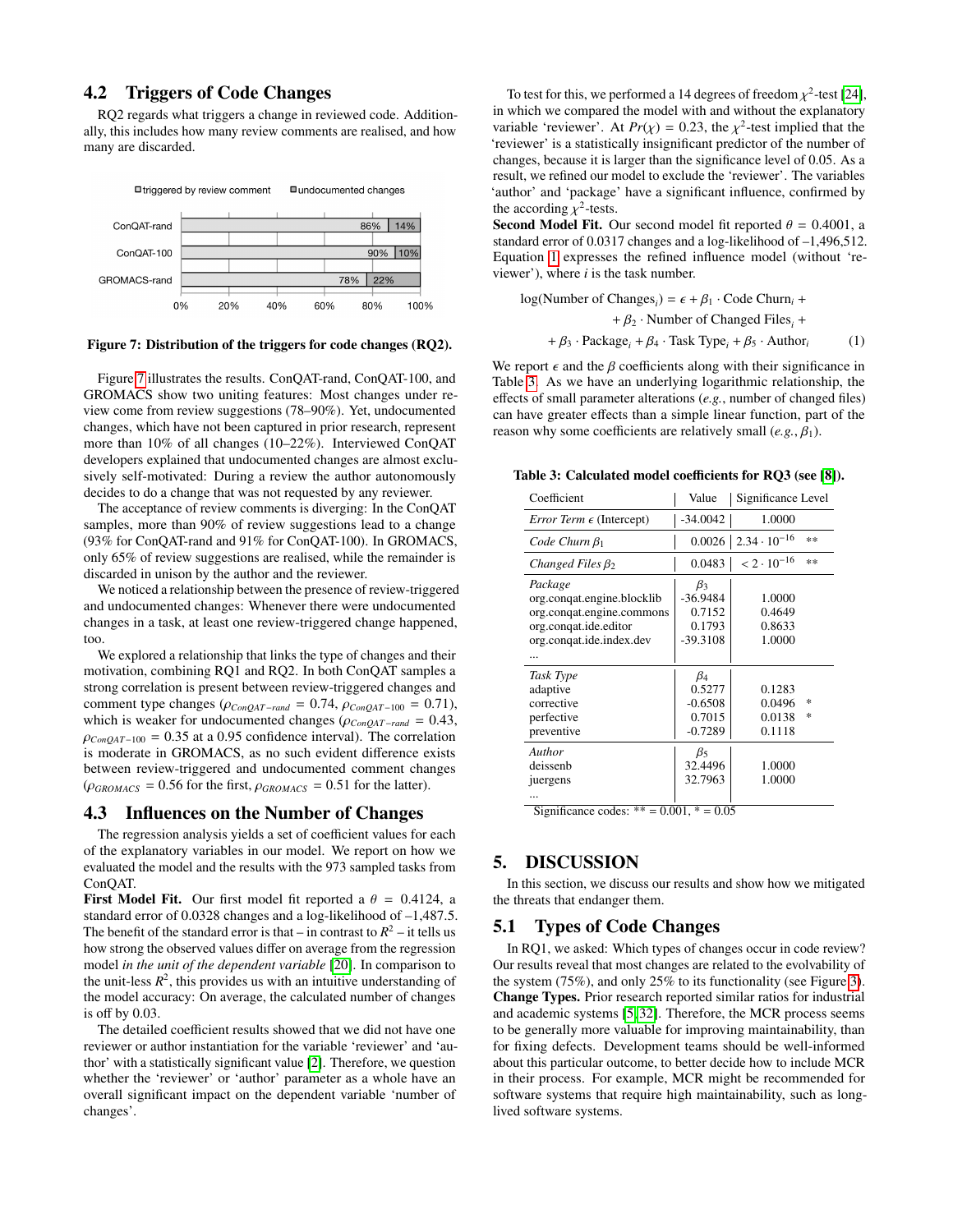Code Review vs. Testing. Prior research compared the benefits of code review to testing by considering only their respective effectiveness in discovering functional defects [\[28\]](#page-9-17). Our study reveal that the other types of problems that are fixed with code reviews dominate over functional fixes (75% vs. 25%), thus an approach that considers only the functional fixes might lead to drawing wrong conclusions about the usefulness of the MCR process in general. Our results are backed-up by similar change type distributions reported by Mäntylä and Lassenius for industrial and academic reviews [\[32\]](#page-9-9) (see Figure [1\)](#page-1-5), further questioning the value of the partial comparison between code review and testing.

Number of Changes. Apart from the types of changes, we also observed some trends in the number of changes: Considering in order ConQAT-rand, ConQAT-100, and GROMACS, the normalised number of changes decreases. Developers' explanation for ConQAT-100 is that in this observation period many tasks stemmed from a well-rehearsed team of two developers, leading to fewer changes in reviews. For GROMACS, we attribute the fewer changes in review to not as-strict and detail-oriented reviews in comparison with ConQAT. Interestingly, this did not affect the distribution of change types in Figure [6.](#page-5-3)

Splitting Large Tasks. We observed that in GROMACS-rand and ConQAT-100 more than 50% of tasks pass review directly (median of 0, Table [1\)](#page-2-4). Few tasks have an extraordinary amount of changes. As the variance is great it is hard for reviewers to estimate in advance how long and how difficult a review will be. We would expect that this problem could be solved by generating a more uniform distribution of review comments with the splitting of larger tasks into smaller sub-tasks. However, by analysing the tasks with many review changes  $(> 30)$ , we found that the exact opposite happens in practice. Large tasks with many changes included the review of additional satellite tasks. In other words, related tasks started out small and separated (as we would have suggested initially), but were then merged during development or during review. From an economical point of view, it makes sense for one reviewer to also review related tasks. Still, reviewers would probably benefit from separated, smaller, and more manageable review chunks. Further analysis on this revealed that a technical reason is also preventing this chunking: The review process in ConQAT is file-based and related tasks often perform cross-cutting changes in the same files. At least parts of such tasks must be reviewed together (in ConQAT, this is determined via communication in the TMS), thus increasing the number of changes in one of the tasks. This is less frequent in GROMACS, where changes can be reviewed independently. This underlines the advantage of specialised tool support for the MCR process and the advantage of change-based over file-based reviews.

#### 5.2 Triggers for a Code Change

In RQ2, we asked: What triggered the changes that occurred in code under review? We showed that in 78–90% the trigger are review comments. The remaining 10–22% are 'undocumented.' Self-Motivated Changes. In developer interviews for ConQAT, we revealed that almost all undocumented changes are in fact *selfmotivated changes, i.e.*, they are made by the author without an explicit request from the reviewer. This is because ConQAT's review process demands that every oral review suggestion be at least also textually documented. As the GROMACS team is physically more spread-out, such out-of-the-band communication through mailing lists, group chats, fora or private communication is a concern we could not fully exclude [\[25\]](#page-9-40). However, we did not notice a lack of documentation for actions taken in Gerrit.

Triggering Self-Motivated Changes. We discovered that in each case where a self-motivated change is present, there needs to be at least one review-triggered change. In other words, we found that self-motivated changes are only made when the reviewer does not directly accept the modifications in the task, but includes some comments. We did not investigate this finding further, but studies can be designed and carried out to determine if and how other reviewers' comments give rise to autonomous reflection on the code under review and improved effectiveness of the MCR process.

Changes in Comments. While correlation is not causation, we assume that reviewers notice outdated and ill-fitting comments more readily than developers themselves. This could be an explanation for the increased correlation for comment changes in review-triggered changes vs. comment changes in self-motivated changes.

## 5.3 Influences on the Number of Changes

In RQ3, we asked: What influences the number of changes in code under review? We found that the reviewer did not have an influence on the number of changes, and that code churn, number of changed files and task type are the most important factors influencing the number of changes. In this section, we underline these numerical findings from Table [3](#page-6-3) with qualitative explanations from developer interviews.

Reviewer Insignificant. Confronted with our observations, two ConQAT developers answered that it fits their experience and intuition that they do the same amount of rework for every reviewer. One developer answered that "*the amount is about the same, with some giving slightly more* [review comments] *than others.*" One developer answered that he does not have a gut feeling for this relationship. In his opinion, the lack of a feeling for this could be because he does not think about the reviewer when incorporating changes. All ConQAT developers speculate that the reason behind this finding is the long term collaboration between the developers – some developers have been working together for more than 8 years. One developer said that he was "*convinced that our review process creates a very common understanding of the way we code.*"

Size and Task Type Significant. We asked developers about the observations that (1) bug-fixing tasks lead to fewer changes than tasks which implement new functionality, and (2) tasks with more altered files and a higher code churn have more changes. One developer answered that he thinks "*the number of review comments correlates with the amount of* [altered] *code. This explains both observations.*" The answer implies that bug fixes affect fewer lines of code than tasks that implement new functionality. Osman *et al.* have shown that, indeed, most bug fixes concern only one line of code [\[40\]](#page-9-41). It is intuitive that a single line of code change cannot cause as many review objections as the development of a full-blown new feature.

Package. While the package where a review took place played a role, we have no significant data to support the assumption that there are generally more review changes in critical parts of ConQAT.

Author. A similar explanation as for the package is true for the author. The main reason for the lack of confidence in the calculated coefficients is the high variability in the amount of changes per author and task. Although the values are not significant, all main ConQAT developers have a similar coefficient. This would support the gut feeling of developers that all authors have the same amount of rework during review.

#### 5.4 Threats to Validity

Both internal and external threats endanger the validity of our results. In this section, we show how we mitigated them.

Internal Threats. Internal threats concern the validity of our measurements. As such, the Hawthorne Effect refers to the phenomenon that participants of case studies perform above average because of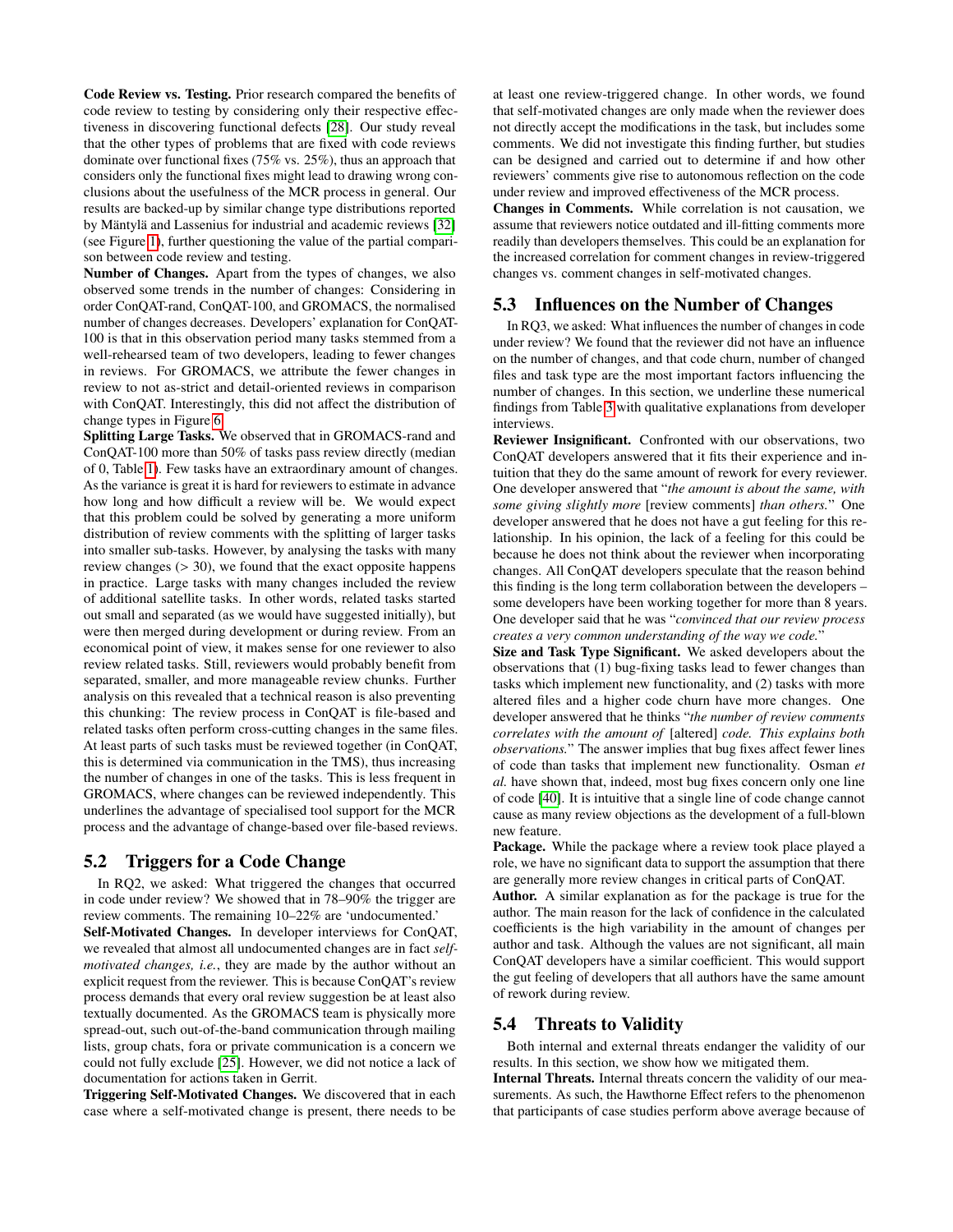the knowledge that they are observed [\[3\]](#page-8-10). We could rule out this effect since we started our studies a-posteriori: Neither the authors nor reviewers from ConQAT or GROMACS knew we would undertake this study.

Due to stratified randomized sampling, we captured a representative sample of ten tasks per regular author. This way, no single author has an over-proportional impact on the result, and thus we avoid biased sampling. This way, we also exclude inexperienced authors from the study.

External Threats. External threats concern the generalisability of our results. While we assume ConQAT and GROMACS prototypical of current OSS projects that employ continuous reviews, the analysis of only two systems does not allow us to draw conclusions about OSS in general. We need a larger case study on more projects for this. However, with over 1,400 categorized review changes our study is, to the best of our knowledge, the largest manual assessment on reviews thus far.

The categorization process for RQ1 and RQ2 is subjective. The results are only generalisable if interrater reliability is given. We addressed this problem with a study that measured agreement between the four study participants and our own reference estimation with the  $\kappa$  measure [\[15\]](#page-9-42) on 100 randomly-selected changes (at least 2 changes per change category). While we are aware of the limitations of the  $\kappa$ -measure and its interpretation [\[48\]](#page-9-43), it is the default procedure for measuring interrater reliability. For RQ 1, we received  $\kappa$  values from 0.5 to 0.6 (*i.e.*, a "fair to good agreement" [\[21\]](#page-9-44)) when considering the detailed change classification, and values from 0.5 to 0.8 when only differentiating evolvability and functional changes (*i.e.*, a "fair to excellent agreement"). For RQ 2, we received  $\kappa s$ between 0.8 and 1.0 (complete agreement), excluding the threat that our classification is too subjective.

In RQ3, algorithms performed all measurements. Therefore, there might be the danger of a systematic bias. We used the manually extracted ConQAT data from RQ1 and RQ2 – a subset of the data for RQ3 – as a gold-standard to determine the quality. The comparison showed that the algorithms were accurate for categorial variables; they slightly underestimated numerical values, rendering our model parameters in Table [3](#page-6-3) a safe lower boundary.

# <span id="page-8-2"></span>6. CONCLUSION

In this paper, we have shown that prior research on code reviews did not consider the entire outcome of MCR on reviewed code. Prior research has failed to capture up to 23% of the changes applied after review. Moreover, our investigation leads to the insight that 10–35% of review suggestions have not lead to changes in the code.

Despite this bias in previous studies, our change type distributions for two OSS systems show a strong similarity to the defect type distributions of prior industrial and academic reviews. We confirm a 75:25 ratio between evolvability and functional changes, which strengthens the case for code review in long-lived software systems that require high maintainability.

Moreover, we have found that the number of changes in reviews is independent of the reviewer in ConQAT. This unintuitive finding indicates that reviews, though people-driven, could be more peopleindependent than originally assumed. Instead, factors influencing how many changes need to be made in review comprise the type and the volume of the task: Bug-fixing tasks tend to have fewer changes than tasks that implement new functionality. The more code churn or the higher the number of touched files in a task, the more changes do we expect during review on average.

We have discovered a central shortcoming in the analysis of the actual benefits of modern code review and propose a methodology to overcome it. In addition, we have built and evaluated a model of the influences on the code review process. Our vision is that one day, code reviewers can input the amount of time they want to spend on review, and a tool will suggest the best-fitting task for them to review.

Contributions. In this paper, we made the following contributions: *Change Classification.* A validated change classification for current Java and C projects to better understand the actual effects of code reviews on the software.

*Case Study on Two OSS.* A case study with two OSS that manually analyses the type of over 1,400 changes done in reviews: 75% of changes in reviews are maintainability related, only 25% concern functionality.

*Motivation for Review Changes.* A case study researching the motivation for the changes in review: The majority of changes in reviews is driven by reviewers' comments. But there is also a substantial amount of undocumented changes (10–18%), which prior research has neglected. Moreover, up to 35% of review comments are discarded.

*Model on Code Review Influences.* A model on code review influences: Reviewing homogeneously leads to the same number of changes independent of the reviewer, whereas the type of the task, the code churn and the number of touched files have a significant influence on how many changes are performed in a code review.

## 7. ACKNOWLEDGEMENT

We gratefully acknowledge the financial support of the The Netherlands Organisation for Scientific Research (NWO) for the project *TestRoots*, which partially sponsored this work.

### 8. REFERENCES

- <span id="page-8-8"></span>[1] IEEE standard classification for software anomalies. *IEEE Std 1044-2009 (Revision of IEEE Std 1044-1993)*, pages 1–23, 2010.
- <span id="page-8-9"></span>[2] B. Abraham and J. Ledolter. *Introduction to regression modeling*. Thomson Brooks/Cole, 2006.
- <span id="page-8-10"></span>[3] J. Adair. The hawthorne effect: A reconsideration of the methodological artifact. *Journal of applied psychology*, 69(2):334, 1984.
- <span id="page-8-6"></span>[4] E. Arisholm, H. Gallis, T. Dyba, and D. Sjoberg. Evaluating pair programming with respect to system complexity and programmer expertise. *IEEE Transactions on Software Engineering*, 33(2):65–86, 2007.
- <span id="page-8-0"></span>[5] A. Bacchelli and C. Bird. Expectations, outcomes, and challenges of modern code review. In *Proceedings of the 2013 International Conference on Software Engineering*, pages 712–721. IEEE Press, 2013.
- <span id="page-8-4"></span>[6] R. Baker. Code reviews enhance software quality. In *Proceedings of the International Conf. on Software engineering (ICSE)*, pages 570–571. ACM, 1997.
- <span id="page-8-1"></span>[7] O. Baysal, O. Kononenko, R. Holmes, and M. Godfrey. The influence of non-technical factors on code review. In *Reverse Engineering (WCRE), 2013 20th Working Conference on*, pages 122–131. IEEE, 2013.
- <span id="page-8-7"></span>[8] M. Beller. Quantifying Continuous Code Reviews. Master's thesis, Technische Universität München, 2013. <http://dx.doi.org/10.6084/m9.figshare.918618>.
- <span id="page-8-5"></span>[9] M. Bernhart, A. Mauczka, and T. Grechenig. Adopting code reviews for agile software development. In *Agile Conference (AGILE), 2010*, pages 44–47. IEEE, 2010.
- <span id="page-8-3"></span>[10] A. Bianchi, F. Lanubile, and G. Visaggio. A controlled experiment to assess the effectiveness of inspection meetings. In *Proceedings International Software Metrics Symposium (METRICS)*, pages 42–50. IEEE, 2001.